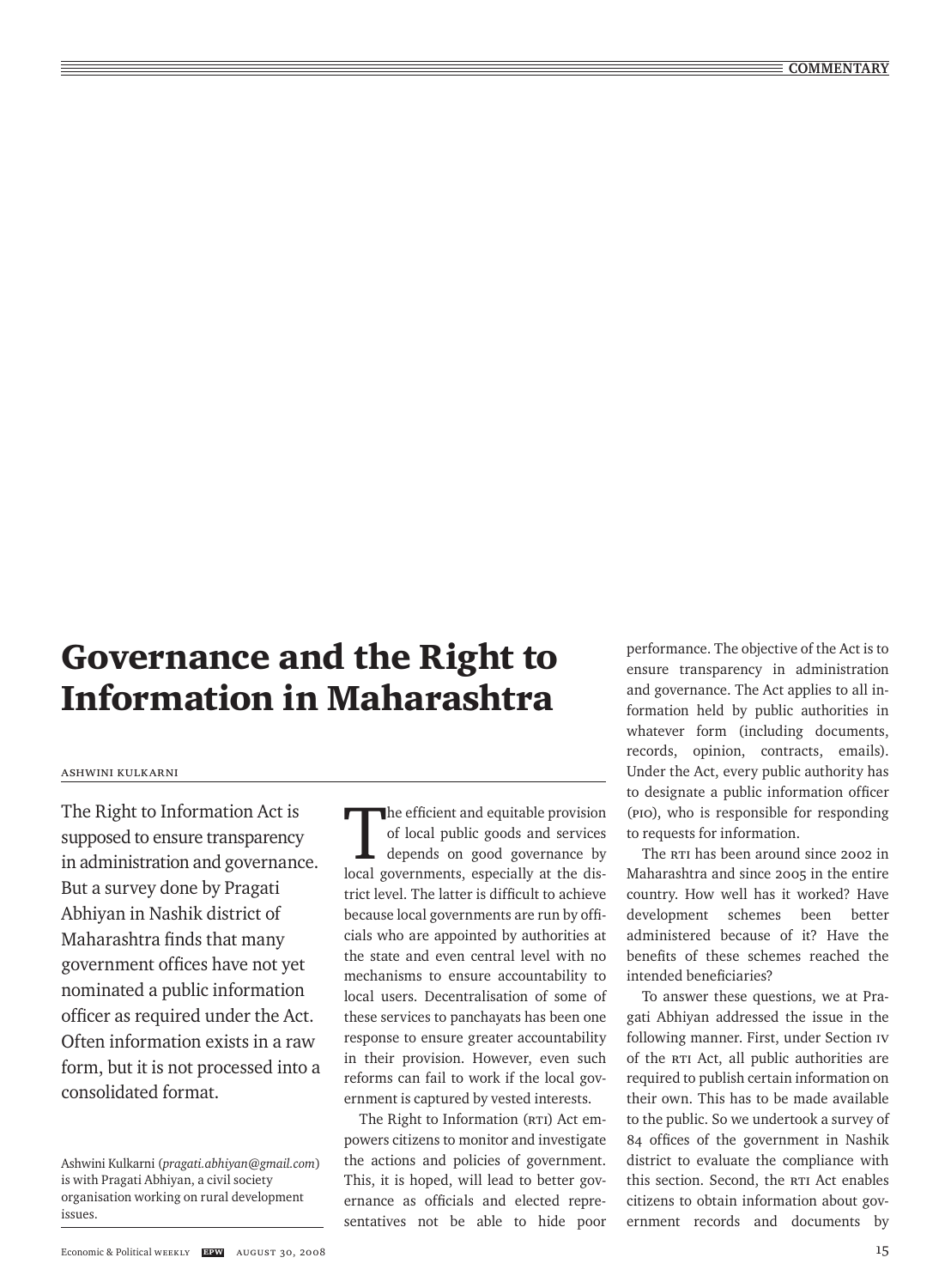## **COMMENTARY**

requesting such information. A fee has to be paid along with the application for the information. To evaluate the responsiveness under these provisions, we filed applications for information under RTI Act regarding major development spending schemes and financial statements of village panchayats.

# Survey Description

We surveyed 84 offices in Nashik district that are subject to the RTI Act. The offices were spread across Nashik city and Igatpuri, Traimbakeshwar and Peth tehsils. The offices covered included district collectorate, zilla parishad, police offices, services of the government like Life Insurance Corporation (LIC), Maharashtra State Electricity Board (MSEB), Provident Fund (PF), Maharashtra Housing and Area Development Authority (MHADA), District Rural Development Agency (DRDA), etc.

A group of volunteers consisting of retired personnel, college students and youngsters belonging to Shramajivee Sanghatana and team members of Pragati Abhiyan were the surveyors. They visited various offices to contact the PIOs and to obtain the information as per the Section IV of the Act. In addition, the survey investigators were asked to file responses to the following questions:

(1) Is there a board displaying the name and designation of the public information officer?

(2) Is there a board displaying the name and designation of the appellate authority?

(3) What efforts were required to locate the PIO?

(4) How much time was required to locate the PIO?

The entire exercise was completed in two days in December 2007.

## Survey Findings

On whether there is a board displaying names of the PIO and the appellate authority:

In 63 offices boards displaying the names of the PIO and appellate authorities were there but not seen in 21 offices. In one of the offices, a police station, the board was ready but not displayed. They asked the surveyors to wait, put up the board and then answered the query in affirmative.

To know about the time and efforts required to locate the PIO:

The PIOS were found immediately only in 17 offices of the total 84. It took around 10 minutes to locate the PIO in 11 offices. For eight offices, it took more than one hour to find the PIO. And in the rest, 48 offices, they were "not in office" or "not appointed". So in majority of the offices, it was difficult to find the PIOs.

In one of the offices, a volunteer walked into the office and enquired for the PIO as there was no board outside. He was directed to meet a person on the next table who in turn asked the investigator to meet another person. After being referred to six different officials, the investigator learnt that the first official was indeed the PIO. Knowing why the volunteer was in his office, he used this ploy to disappear before the volunteer learnt of his identity. The surveyors visited that office thrice on the day but the PIO did not return to work.

## Section IV Information

Of the 84 offices visited by the survey investigators, 10 offices were fully complied with the Act and all the 17 types of information listed in the Act were readily available. There were 10 more offices which adhered reasonably to this section of the Act. However, compliance was poor to non-existent in the remaining 64 offices.

This was the case even with the Nashik district collector's office who declined to provide the information citing the excuse that their file had been sent to the irrigation office for updating information. On the other hand, the municipal office was one of the best and they were glad to receive the volunteers and ready to provide the information pleasantly.

The tehsil offices were not in good shape and were almost uniformly ignorant of the provisions of the Act especially the Section IV suo motu declaration of information by respective offices.

In many offices, volunteers faced refusal and almost asked to get out unceremoniously. In some places they were asked to come some other day since they did not have time for such tasks.

Here we submitted applications seeking information about the public distribution system (PDS), employment guarantee scheme (EGS) and village balance sheets.

**(a) Public Distribution System:** Two applications were submitted to the district